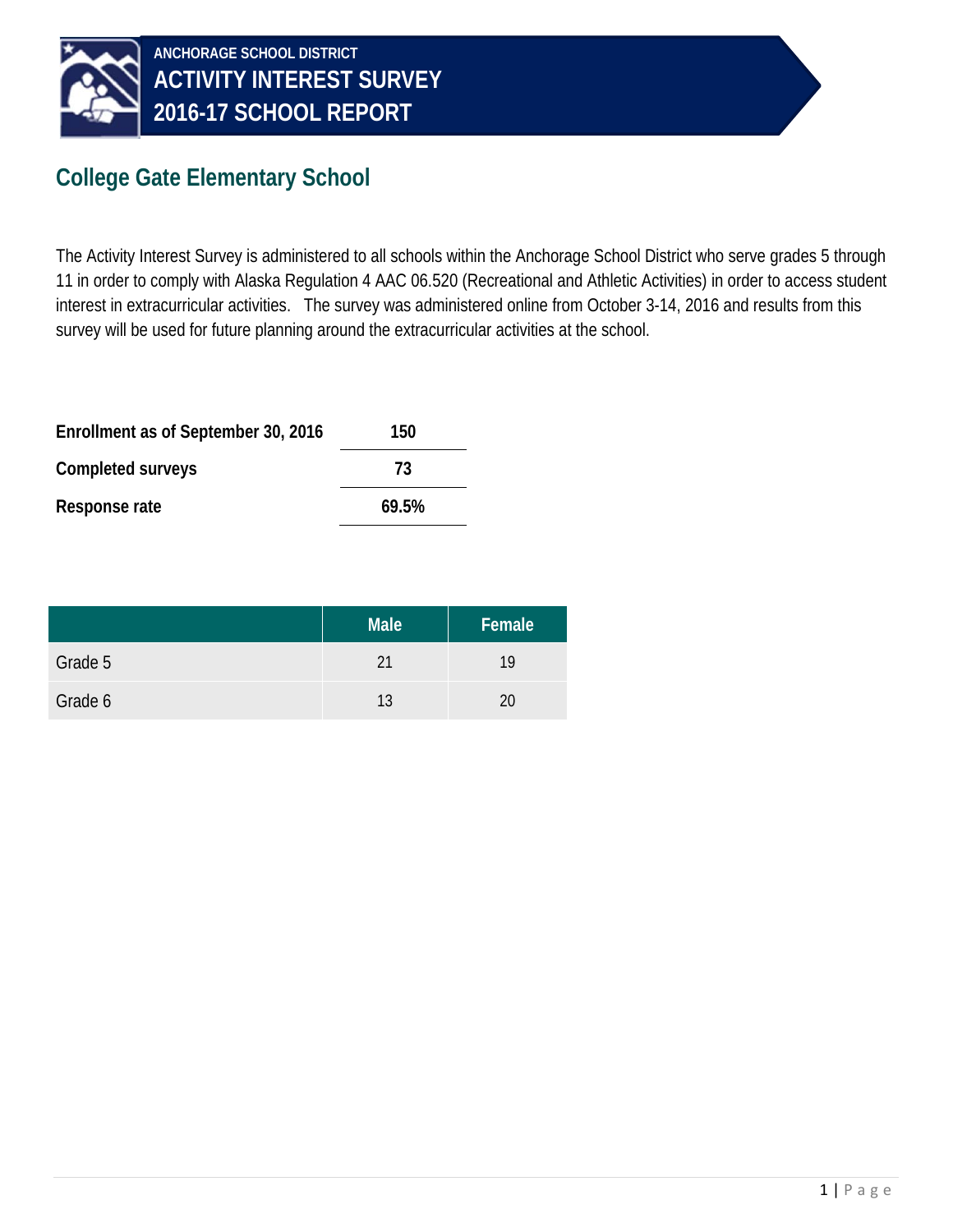# **12 grade 5-6 male students participate in a sport or club at their school**

Results represent the number of grade 5-6 male students who answered "yes" to the following question: "Do you currently participate in a sport or club at your school

#### **Ranking of sports and clubs grade 5-6 male students participated in at their school**

The table below shows the ranking of sports and clubs grade 5-6 male students participated in at their school.

|                              | 2016 |
|------------------------------|------|
| <b>Robotics</b>              | n    |
| Running club                 |      |
| Band/Orchestra               |      |
| Battle of the Books          |      |
| <b>Cross Country Running</b> |      |
| <b>Science Fair</b>          |      |
| <b>Student Government</b>    |      |
| <b>Cultural Club</b>         |      |

**Sports or clubs students could choose from:** After school tutoring, Art club, Badminton, Band/Orchestra, Basketball, Battle of the Books, Book club, Choir/Chorus, Computer club, Crafts, Cross Country Running, Cross Country Running, Cultural club, Dance, Drama club, Flag Football, Floor Hockey, Foreign Language Club, Geography bee, Gymnastics, Homework club, Junior Native Youth Olympics, Knitting club, Leadership club, Literacy fair, Martial arts, Math derby, Micro-society, Native arts/crafts, Robotics, Running club, Science fair, Service Learning club, Ski/Snowboard, Soccer, Softball, Spelling bee, Student Government, Track and Field, Volleyball, Whiffle ball, Writing club.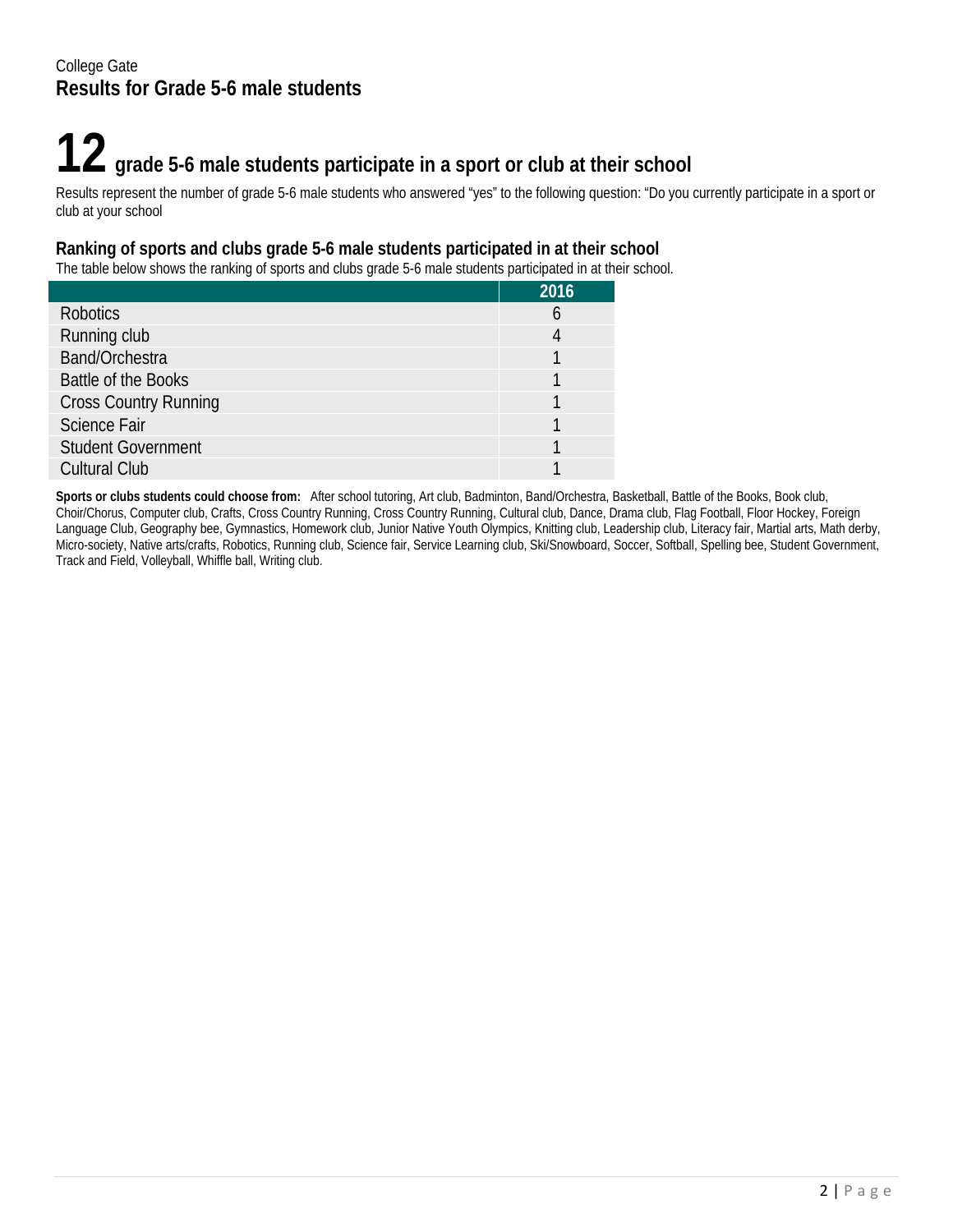## **22 grade 5-6 male students do not participate in a sport or club at their school**

Results represent the number of grade 5-6 male students who answered "no" to the following question: "Do you currently participate in a sport or club at your school

#### **Ranking of reasons for grade 5-6 male students not participating in a sport or club at their school**

The table below shows the ranking of reasons for students not participating in a sport or club at their school.

|                                                                  | 2016           |
|------------------------------------------------------------------|----------------|
| Just not interested in the sports or clubs                       | 9              |
| The sport or club I am interested in is not offered at my school | 6              |
| Other (please specify)                                           | 3              |
| After-school family responsibilities                             | $\mathfrak{D}$ |
| No transportation                                                |                |
| After-school job/volunteering                                    |                |
| My sport or club is only offered to the opposite gender          |                |

**Reasons for not participating that students could choose from:** After-school responsibilities, After-school job/volunteering, Have and injury/medical reason, Just not interested in sports or clubs, Other, Parents do not want me to play sports or participate in clubs, The sport or club I am interested in is not offered at my school, Too much homework.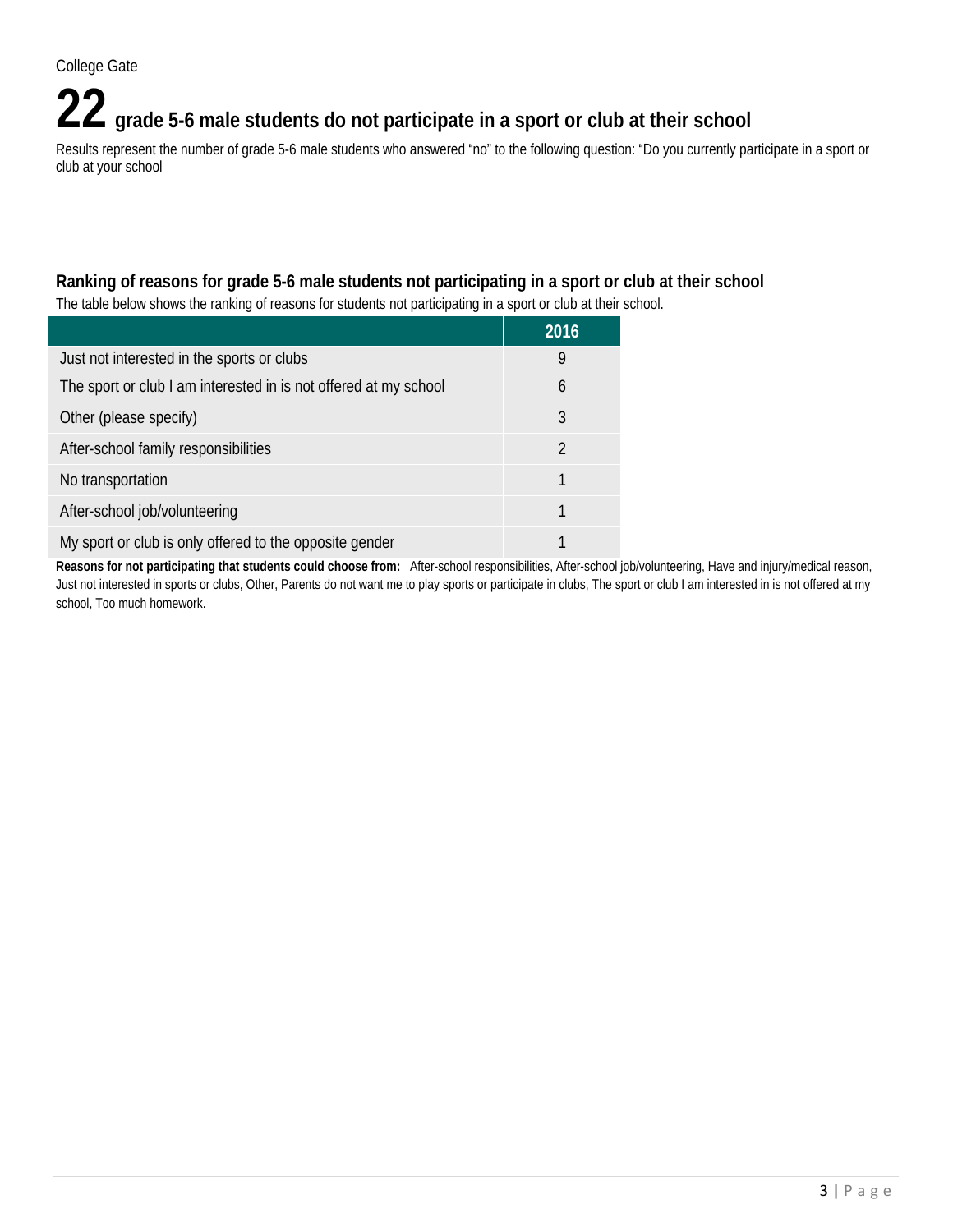## **23 grade 5-6 female students participate in a sport or club at their school**

Results represent the number of grade 5-6 male students who answered "yes" to the following question: "Do you currently participate in a sport or club at your school

#### **Ranking of sports and clubs grade 5-6 female students participated in at their school**

The table below shows the ranking of sports and clubs grade 5-6 male students participated in at their school.

|                              | 2016           |
|------------------------------|----------------|
| Band/Orchestra               |                |
| <b>Cross Country Running</b> | 4              |
| <b>Student Government</b>    | 3              |
| Battle of the Books          | $\overline{2}$ |
| Running club                 | $\overline{2}$ |
| <b>Basketball</b>            | $\overline{2}$ |
| <b>Track and Field</b>       |                |
| Flag Football                |                |
| Crafts                       |                |
| After school tutoring        |                |
| <b>Homework Club</b>         |                |
| Native Arts/crafts           |                |
| <b>Computer Club</b>         |                |
| <b>Robotics</b>              |                |

**Sports or clubs students could choose from:** After school tutoring, Art club, Badminton, Band/Orchestra, Basketball, Battle of the Books, Book club, Choir/Chorus, Computer club, Crafts, Cross Country Running, Cross Country Running, Cultural club, Dance, Drama club, Flag Football, Floor Hockey, Foreign Language Club, Geography bee, Gymnastics, Homework club, Junior Native Youth Olympics, Knitting club, Leadership club, Literacy fair, Martial arts, Math derby, Micro-society, Native arts/crafts, Robotics, Running club, Science fair, Service Learning club, Ski/Snowboard, Soccer, Softball, Spelling bee, Student Government, Track and Field, Volleyball, Whiffle ball, Writing club.